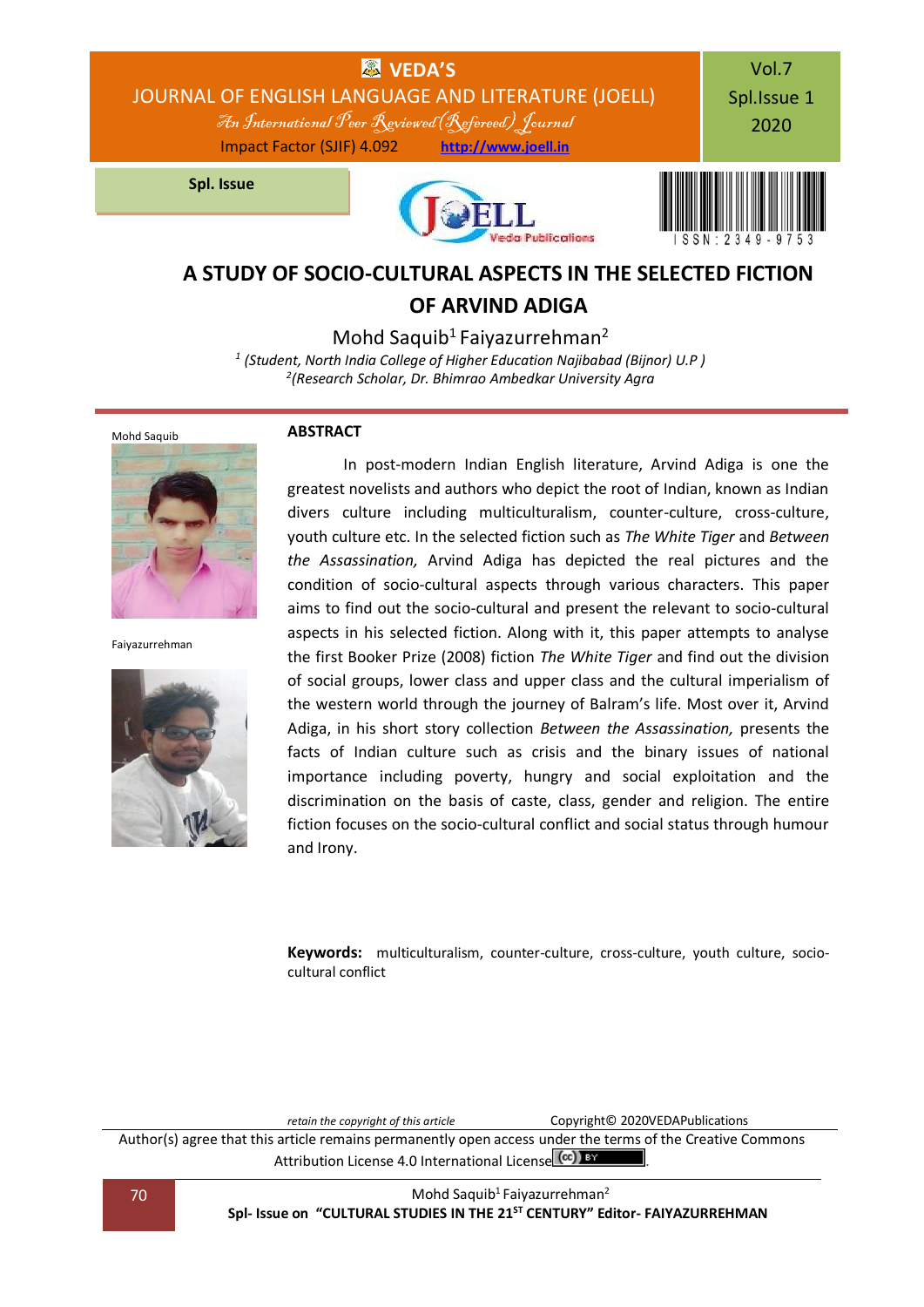#### **INTRODUCTION**

Aristotle is called man as a social animal, but man can be mentioned itself as a social and cultural animal in the twentieth century and the  $21<sup>st</sup>$  century. Generally, society is defined as a group of people, who live in a particular geographical area, organized ways of co-operative manner and sharing a common culture. In other words, a society is known as a social group, while culture is a system of the common heritage of society. So we can say that society can not be without culture and culture can not be without society. Literature is a mirror that throws light on our society and culture and represents the image of society, and culture at a certain time and place. Indian English fiction, from its beginning, has evidence, social-culture, economy and political changes in the destiny of this country. In India, English literature is an effort to realize the mistake of society. The authors of India try to show the deep concern about these problems in the past, during the late twentieth century, many brilliant author have written about the socio-culture and social evil, political changes as poverty, exploitation, disparity, casticism *'purdah pratha'* child marriage, cultural conflict, historical happing and the romance tales are the common theme of the fiction of this period. Socio-cultural is one of the types of theme culture. There are many writers who use this type of theme and Arvind Adiga is one of them.

Arvind Adiga is an Indo-Australian author and born in Madras (now Chennai) in India on October 23, 1974. Arvind Adiga offers the most significant contribution to represent the Indian society and culture by his fiction in the field of English literature, many authors write or represent the various cultural issues and garnet the protagonist and character like those people, who live in the society and face many social and cultural problem. In his fiction, Arvind Adiga shows growing between poor and rich as well as other serious issues like corruption, terrorism political turmoil, poverty cast and, class discrimination. He focuses on the Indian economy it democratic political system, its social and cultural heritage. Today India is shining on the world map and

there are billion people who are deprived of ultimate necessities of life, behind this shining glow. Arvind Adiga has criticized the person's faults for the social and cultural status bases on cast, religion, wealth and rotten, political system which are working together for the human viruses and the whole society. He wants to observe, social and cultural evils, corruption and growing difference between rich and poor, of life around him. In an interview, Adiga clears his point about internal unrest and outbreak of terrorism-

> "These problems have been brewing for a long time. The causes are complex, but one common theme I find is the heightened tension within the country that's caused by the growing gap between the rich and the poor .the flair- ups can often take the form of ethnic or regional protests, but the underlying grievances are often economic: "those people who live over there are doing much better than we are. Fixing the economic disparities has to be part of any attempt to address India's growing unrest. The country's intelligence and police agencies need to be reformed and modernized; right now they seem way behind the terrorists. In particular, the police have to make an effort to reach out to Indians of all religions – right now religious minorities are intensely suspicious of the police and with good cause."<sup>1</sup>

Arvind Adiga is the author of four critically acclaimed works. The first is the Main Booker-prize winning novel *The White Tiger* (2008) second, the short story collection *Between the Assassination* (2009,) third *Last Man in Tower* (2011) and fourth *Selection Day* (2016).In the first and the Booker prize-winning novel *The White Tiger*, he portrays the various issues such as poverty, missing health care and the education system of rural India. In the second sort story collection *Between the Assassination,* Arvind Adiga talks about a journey of Indian society and culture form aspiration to disenchantment and the third novel Last Man In Tower portrayal struggle of middle-

1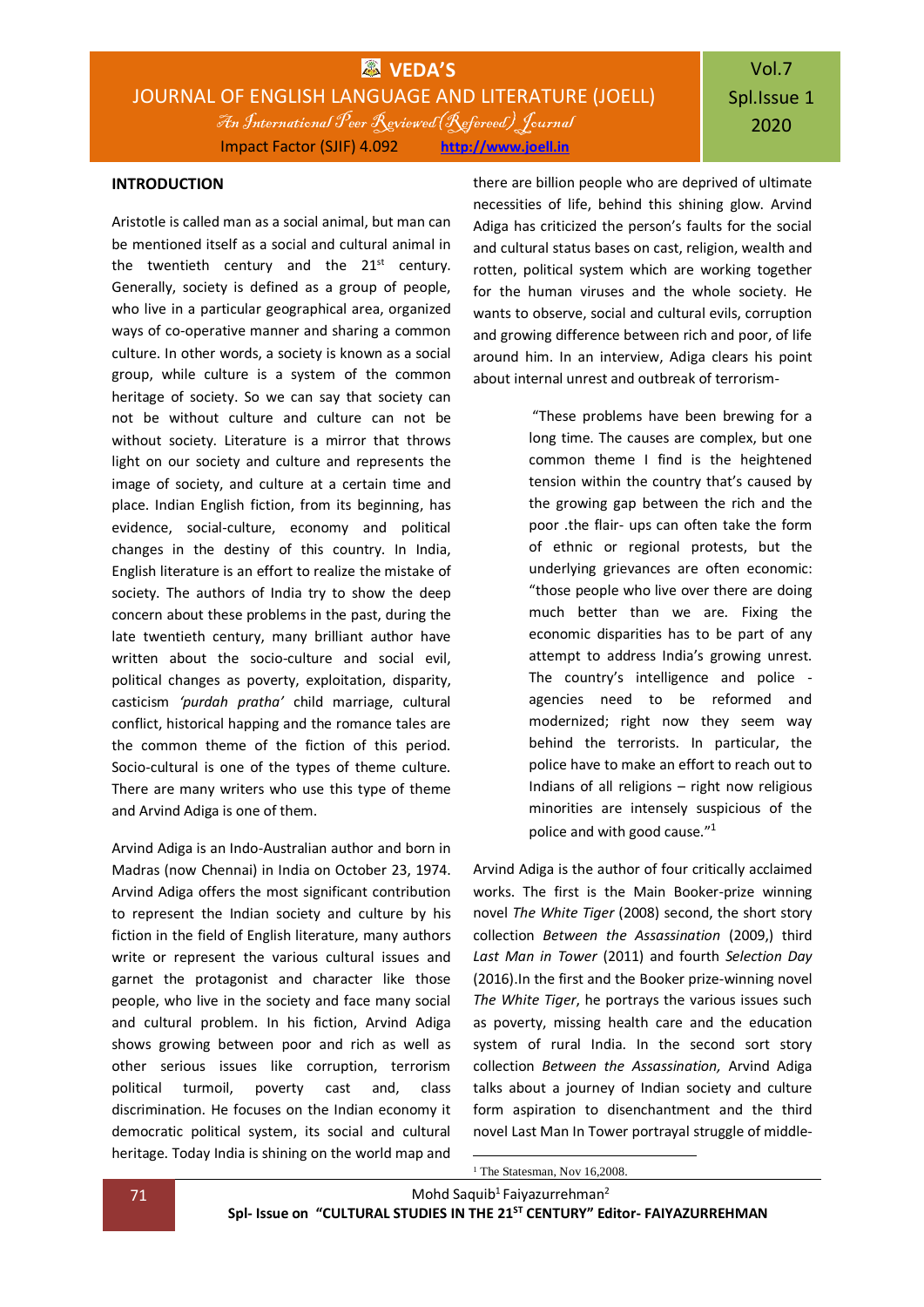### **WAS** VEDA'S JOURNAL OF ENGLISH LANGUAGE AND LITERATURE (JOELL) An International Peer Reviewed(Refereed) Journal Impact Factor (SJIF) 4.092 **[http://www.joell.in](http://www.joell.in/)**

# Vol.7 Spl.Issue 1 2020

class man in Mumbai city and the story of the recent novel *Selection Day*, unsettling and absorbing story in contemporary India. His contribution to English literature, apart from novels and including many short stories such as *Sultan Battery*, *Smak*, *Last Christmas*in Bandra and *Elephant.* Apart from, Arundhati Roy, Salman Rushdie Kiran Desai, he is the fourth Indian born author, who won this distinguished award and well-known socially committed novelist in modern English literature. Generally, he focuses his attention in his novel on the misery, pain, suffering and depression of apprised section of society along with it, he suppresses Indian society. The theme of his novels covers various themes including religious, hypocrisy, feudal system, politics, democracy, corruption, poverty, hunger, exploitation and the role of woman Indian society. Arvind Adiga, in his fiction, gives a social message to the Indian people about modern society and portrayal the life of poor people, who lives in the crushing poverty. The character of his novel is not too hypothetical; the real situation. Arvind Adige contributes to offer the various formulas for complexities in Indian society. Arvind Adige's writing takes around the social and cultural life of simple man and common man, as well as a short story represent the picture of Indian society, centres on the predicament of common people. Like, Eagles' eye, he focuses on social Evils, Corruption and growing differences among the rich and poor people, his four novels reflect on contemporary society.

Arvind Adiga's first novel *The White Tiger* is a Booker prize award-winning novel (2008) that reflects on the division of social groups, lower class and upper class and the cultural imperialism of the western world. In it, Adiga portrayed the physical and psychological journey of its protagonist Balram from a compressed rural boy to a compressed cosmopolitan entrepreneur and he kills his employer in the final act of the novel.

Arvind Adige is not only concerned that the protagonist, how climbed the social ladder rather than, he provides several examples to justify his end action and also intends to find out the causes of his

act. Balram the protagonist of the novel, belongs to the lower level of society by class and cast. He was born in the family of Halwai whose profession to prepare food ingredients, and sell them in the village to maintain his family. His profession was not respectable in India by any standards. Balram suffered from the behavior of his villagers and he looks it as a challenge to take the revenge at every factors of humiliation open him in his childhood. Generally, in the village people look down the eye open Balram. His mantel's structure is a result of contemporary situations of social and his last action of murder is a result of social inequality and frustration emerge. going out of it. According to Preetha-

> "Balram's journey from Laxamangarh to Dhanbad then Delhi and finally to Bangalore certifies that the socio-psychological condition of the underclass remains unchanged. Balram as the representative of the underclass exemplifies their anger, frustration, protest and revenge. He decides to defy the moral code of conduct to succeed in life. His murder of Ashok is the reaction of deep-rooted frustration of underclass experiencing the polarities between the upper class and lower class".<sup>2</sup>

The novel describes the socio-economic and cultural conditions in rural Indian society, the institution of marriage plays a major role. The villagers celebrate the marriage, customs and conventions by taking loans from money lenders or landlords and then they force their children to return the loan. Balram was exploited, such convention of marriage with his cousin sister. According to their custom and culture of society, the family of girls gives dowry to the families of the bridegroom. Balram says-

> "Because we are the girl's family, we were screwed. We had to give the boy a new

1

<sup>2</sup> 4.Nawale,Arvind.and Bite, Vishwanath. Booker Prize Winner Indian English Novels. Jaipur :Avishkar Publishers and Distributors.2011,p.227.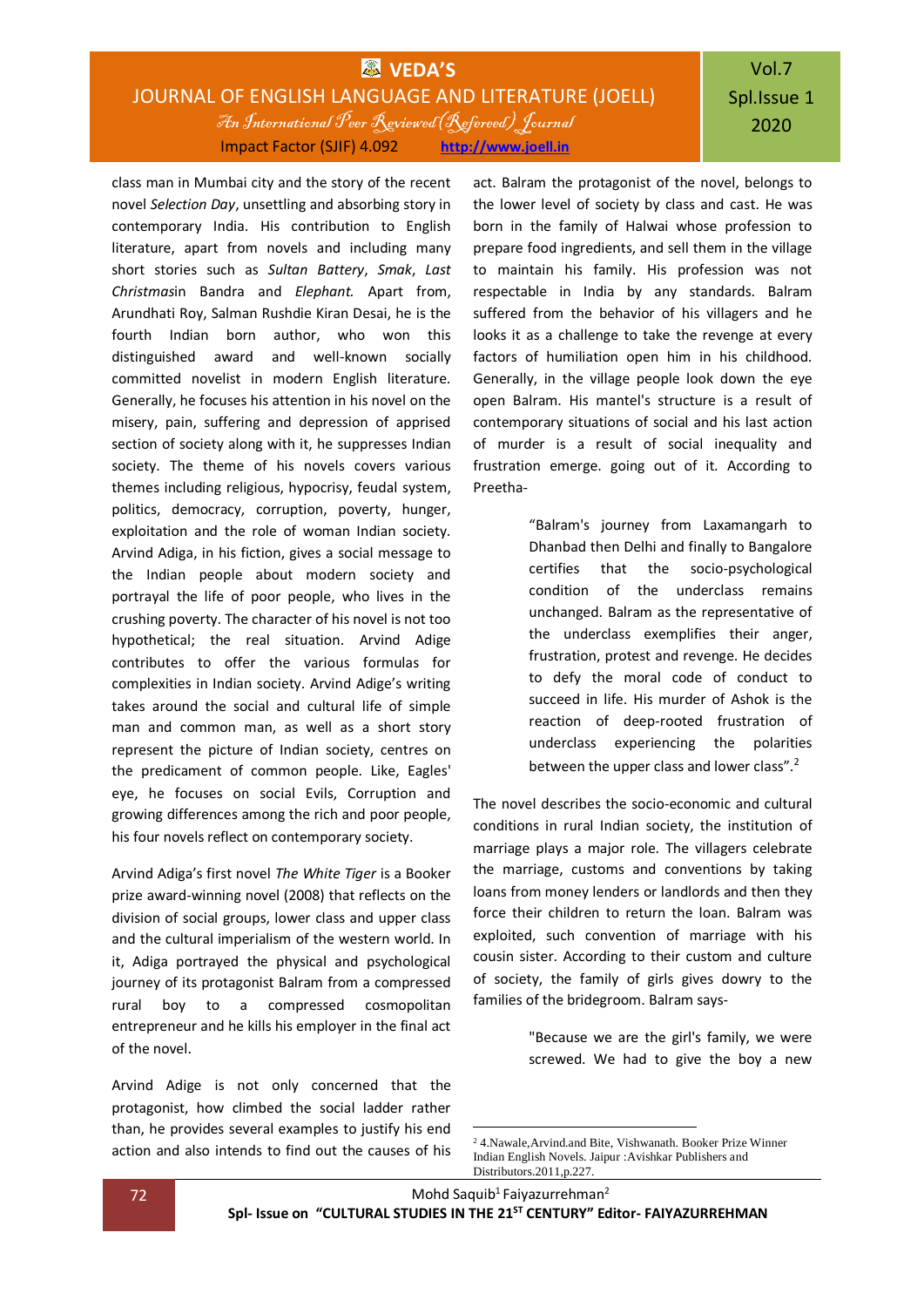bicycle, and cash, and a silver bracelet, and arrange for a big wedding- which we did."<sup>3</sup>

Balram Halwai belongs to the village in Laxmangram and he studies in a local school where an inspector gives Balram the name 'The White Tiger' as the rarest boy of the rarest class who is wise in the crowed of huge idiots. After taking responsibility to return to the lone at the edge of ten years, he left his school to join as labour in a tea stall.

The novel deals with the paradoxical nature of Indian social and cultural systems in the post-independence era. In the various situation, the characters of the novel is embedded where cast religion, rural and urban discriminatory issues of Indian social and cultural system. The author shows social and cultural structure of Laxmangram as-

> "...see this country, in its days of greatness, when it was the richest nation on earth, was like a zoo. Everyone is in his place, everyone happy. Goldsmiths here. Cowherds here. Landlords here. The man called a Halwai made sweets. The man called a cowherd tended cows. The untouchable cleaned feces. Landlords were kind to their serfs. Women covered their heads with a veil and turned their eyes to the ground when talking to strange men."<sup>4</sup>

Adiga also attacks on the social and system and says that a poor gets proper clothes only after death. He describes about the funeral procession of the mother of Balram Halwai on the bank of the Ganga, the holy city of Banaras. When Balram is a young boy in

Laxmangram, his mother dies. Although she is a minor figure in his life, but Balram remembers that she had great ambition in his life, Balram realizes the hopelessness and futility of his life and vows to make a better future for him as she wishes.

"my mother's body had been wrapped from head to toe in saffron silk cloth, which was covered in rose petals and jasmine garland. I don't think she had ever had such a fine thing to wear in her life."<sup>5</sup>

Adiga's second book a short story collection *Between the Assassination* defines a journey of Indian socioculture from ambition to disenchantment in the wake of the IT revolution. In the whole fiction, Adiga emerges crisis and the binary issues of national importance including poverty, hungry and social exploitation and discrimination on the basis of caste, class, gender and religion. The entire fiction focuses on the socio-cultural conflict and social status through humour and Irony. In the Time Online, Peter Parker states about Adiga's second fiction as.

> "Adiga is at his best when describing the everyday realities of village people who escape to a big city, or are sent there by their families and end up living on the streets and doing the most menial jobs".<sup>6</sup>

In the beginning fiction, Adiga focuses on the religious system and exploited the society by some evil people, he shows through the character of Ziauddin. Ziauddin a twelve-year-old Muslim boy, who belongs to a farmer labouring family and works in a tea stall at the tender age, after staying with his family four months the boy losing his innocence and shares a pried of religion and sense of separation. Eventually, he comes into the contact with Pathan terrorist who spread a sense of separation and religious pride in his mind. Ziauddin feels insecure and hates the Hindus with whom he has spent some time of his happy life, and catch in the communalism tension of Hindu Muslim issue. Terrorists attempt to attack a trend but Ziauddin refuses to do this work. He was abused and tormented by foreign terrorists.

> "There are fifty thousand Muslims in this town.' Every one of them seethes. Every one of them is ready for action. I was only

1

73 Mohd Saquib<sup>1</sup> Faiyazurrehman<sup>2</sup>

**Spl- Issue on "CULTURAL STUDIES IN THE 21ST CENTURY" Editor- FAIYAZURREHMAN**

**.** 

<sup>3</sup> Adiga, Aravind. 2008. The White Tiger. New Delhi: Harper Collins Publishers India.

<sup>4</sup> Adiga, Aravind. 2008. The White Tiger. New Delhi: Harper Collins Publishers India.

<sup>5</sup> Ibid

<sup>6</sup> Adiga, Aravind, 'Between the Assassinations', Picador, India, 2008. 20.